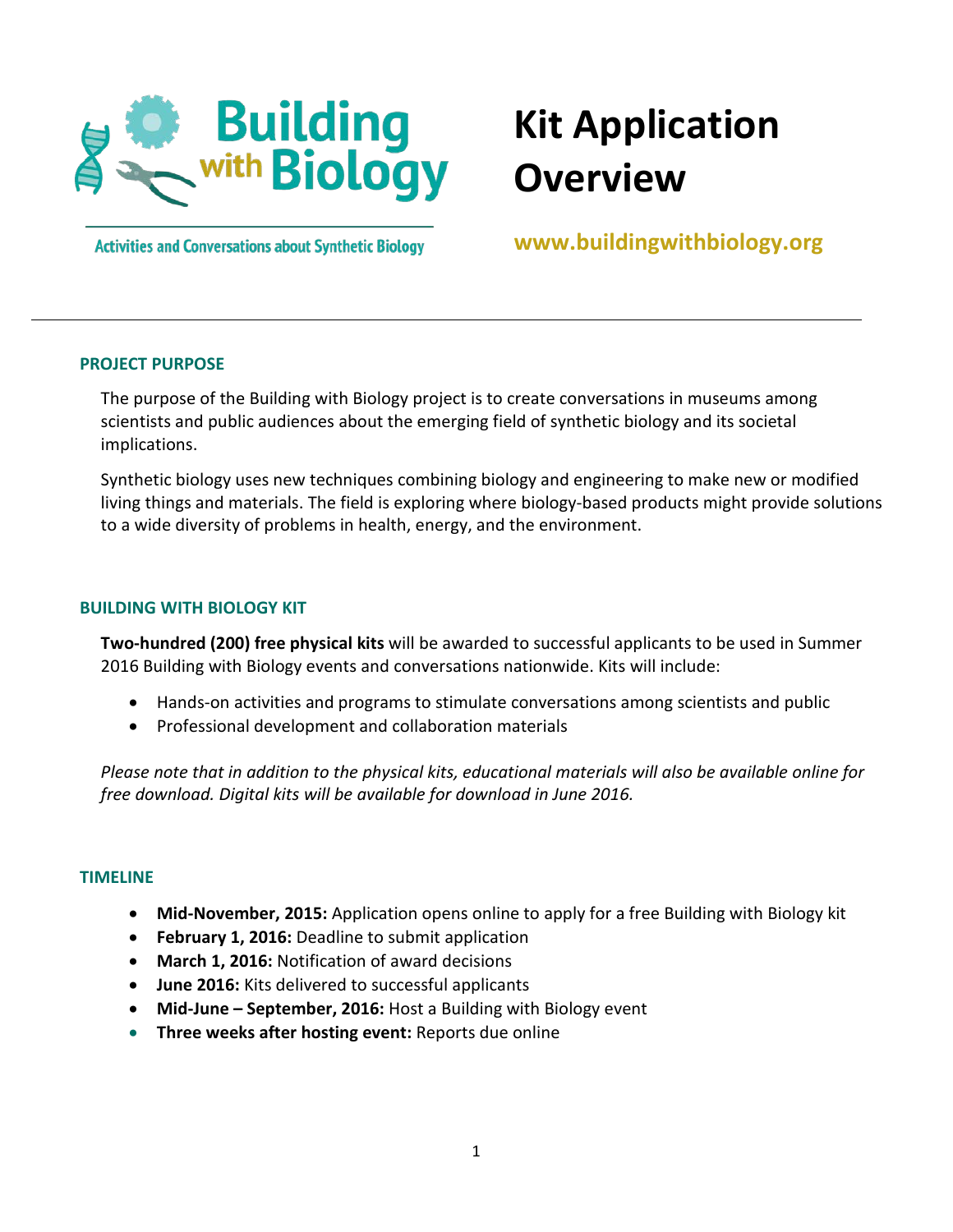# **REQUIREMENTS**

# **Organizations receiving kits are required to:**

- **Host an Event:** Host at least one Building with Biology event that involves conversations between scientists or science students and public audiences between June - September 2016.
- **Museum-Scientist Collaborations:** Museums holding events must collaborate with local scientists, science students, or members of the synthetic biology or related fields. Scientists receiving kits must collaborate with a local informal science organization. (Museum hosts please see information provided on page 5-7 for advice on finding volunteer scientists; regional hub leaders will also assist event hosts to find local collaborators.)
- **Orientation / Training:** Event hosts must hold an orientation or provide training for their scientist and informal science education event volunteers. Kits will include training and orientation materials to help prepare your event volunteers and staff for conversations with the public about synthetic biology.
- **Report:** Submit an online report within three weeks following your event that includes email addresses from event volunteers 18 years and older who are willing to participate in a postevent volunteer survey.

## **Optional opportunities (not required):**

- **Forums:** We encourage event hosts to host one or more of the discussion forums that will be provided in the kit. Forums are one- to two-hour long facilitated discussions for adults and older teenagers that promote exploration of a topic and foster dialogue and deliberation; forums are typically organized as a special event program for adult audiences requiring advance registration.
- **Online training in public engagement for scientists:** Online training opportunities will be provided for scientists focusing on public engagement and science communication skills.
- **Online training for event hosts:** Online training opportunities will be provided for event hosts.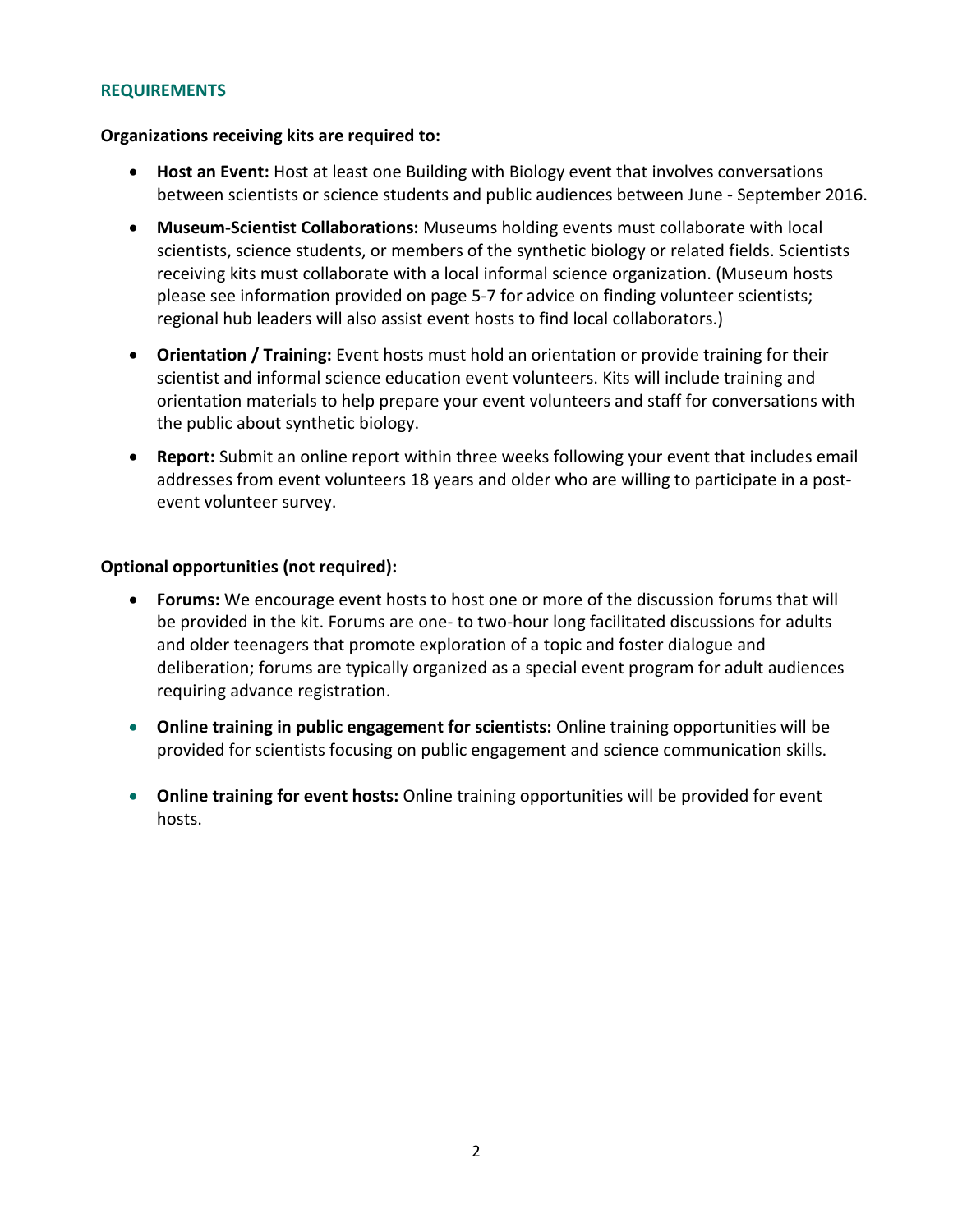# **ELIGIBILITY**

The physical kit is designed for informal science educational public events and outreach. To be eligible to receive a physical kit, organizations must be:

- Located in the United States
- An organization that does public informal science outreach and education including:
	- 1) Informal science education organizations including science museums, science centers, and children's museums
	- 2) College or university education outreach programs this may include individual scientists and iGEM team outreach efforts
	- 3) DIY bio centers

*Please note that Institutions located outside the United States and K-12 schools are not eligible to receive physical kits. Consider downloading a digital kit if your organization does not meet eligibility criteria. Digital kits will be available for download in June 2016.*

## **APPLICATION PROCESS**

Applications must be submitted online using SurveyGizmo by February 1, 2016.

<http://www.surveygizmo.com/s3/2342311/Building-with-Biology-Kit-Application>

Please note that it is NOT possible to save your work in the SurveyGizmo online form and return for additional edits. Reports left idle for too long will go blank when you progress to the next screen. Please plan to complete the online report in one session. You may want to write your responses in a Word doc, save, and then cut and paste that information into this report. You may download the application in PDF format and Word Document formats here:

http://www.buildingwithbiology.org/get-involved

#### **SELECTION PROCESS**

The project team will review the kit applications and award kits only to organizations that meet the eligibility criteria. A total of 200 kits will be awarded through a competitive award process. Proposals will undergo a peer review process by project representatives. We will be looking to select applications that demonstrate strong alignment with the project purpose, that comply with the project terms, and that represent geographic diversity. If multiple applications are received from the same geographic location, applicants will likely be asked to collaborate on an event and to share a kit. Applicants will be informed of award status in March 2016.

#### **REPORTING REQUIREMENTS**

Physical kit recipients are required to complete a short online report describing their experiences with the kit. Successful applicants will be provided with a link to the final report. Required reports should be submitted online within three weeks of holding your event.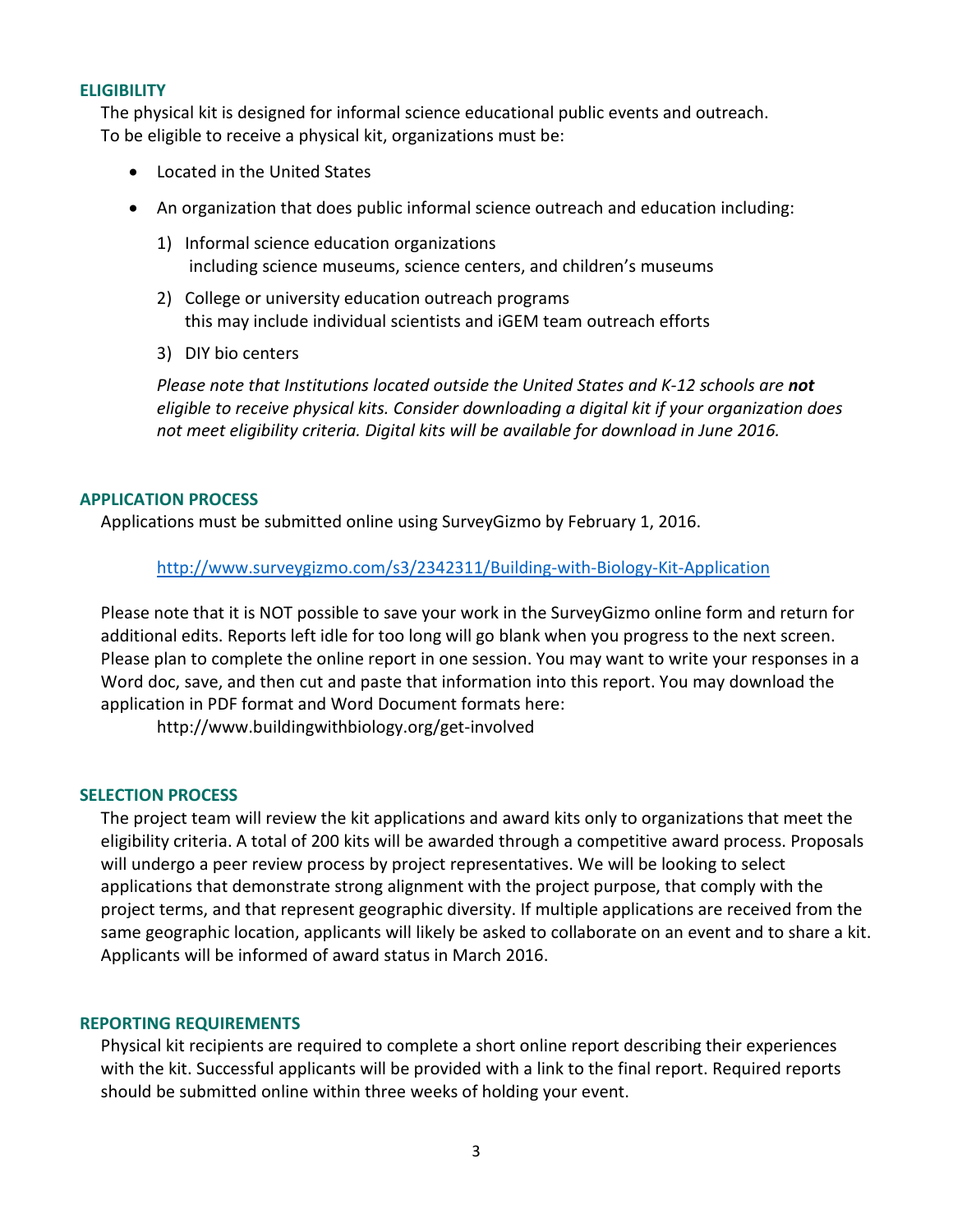## **EVALUATION**

Evaluation is also a part of this project in a variety of ways in order to capture the impacts of the project activities on volunteers as well as members of the public. Project evaluators will be collecting three kinds of data:

**1) Evaluation surveys for event hosts:** All event hosts will be invited to participate in the summative evaluation through pre-event and post-event surveys. We highly encourage event hosts to respond to these surveys to help us learn from your experiences.

**2) Evaluation surveys for event volunteers:** We encourage event hosts to collect email addresses from event volunteers 18 years and older so that volunteers may participate in a post-event volunteer survey. (Event hosts should submit volunteer email address via the required online report within three weeks of hosting the Building with Biology event.)

**3) Public data collection:** A sub-set of event hosts may opt to participate in evaluation about their public audiences. Event hosts will be given the chance to apply to participate in this evaluation after decisions are made about kit distribution. Participation will involve attending special online evaluation training, support from a member of the project evaluation team as needed, and collecting data from the public at their events using a passport activity and survey instruments provided by the project evaluators. In return for participating in public data collection, evaluators will send you a summary report of your data. Event hosts opting to participate in the collection of data from the public would be required to:

- a) Provide us with documentation that the person who will be collecting data from the public has completed human subjects training from NIH or CITI. Documentation can be an existing completion certificate or the data collector can complete a 2-hour of Human Subjects online training course prior to the event (the online training from NIH is free to complete),
- b) Have the person who will be collecting data from the public at the event attend a 1-hour online evaluation training specific to the project prior to the event, (evaluators will also be available to provide additional support as needed), and
- c) This same person who has attended the evaluation training would collect data from the public during the event.

#### **MORE INFORMATION**

For project questions and inquiries, please send an email to buildingwithbiology@mos.org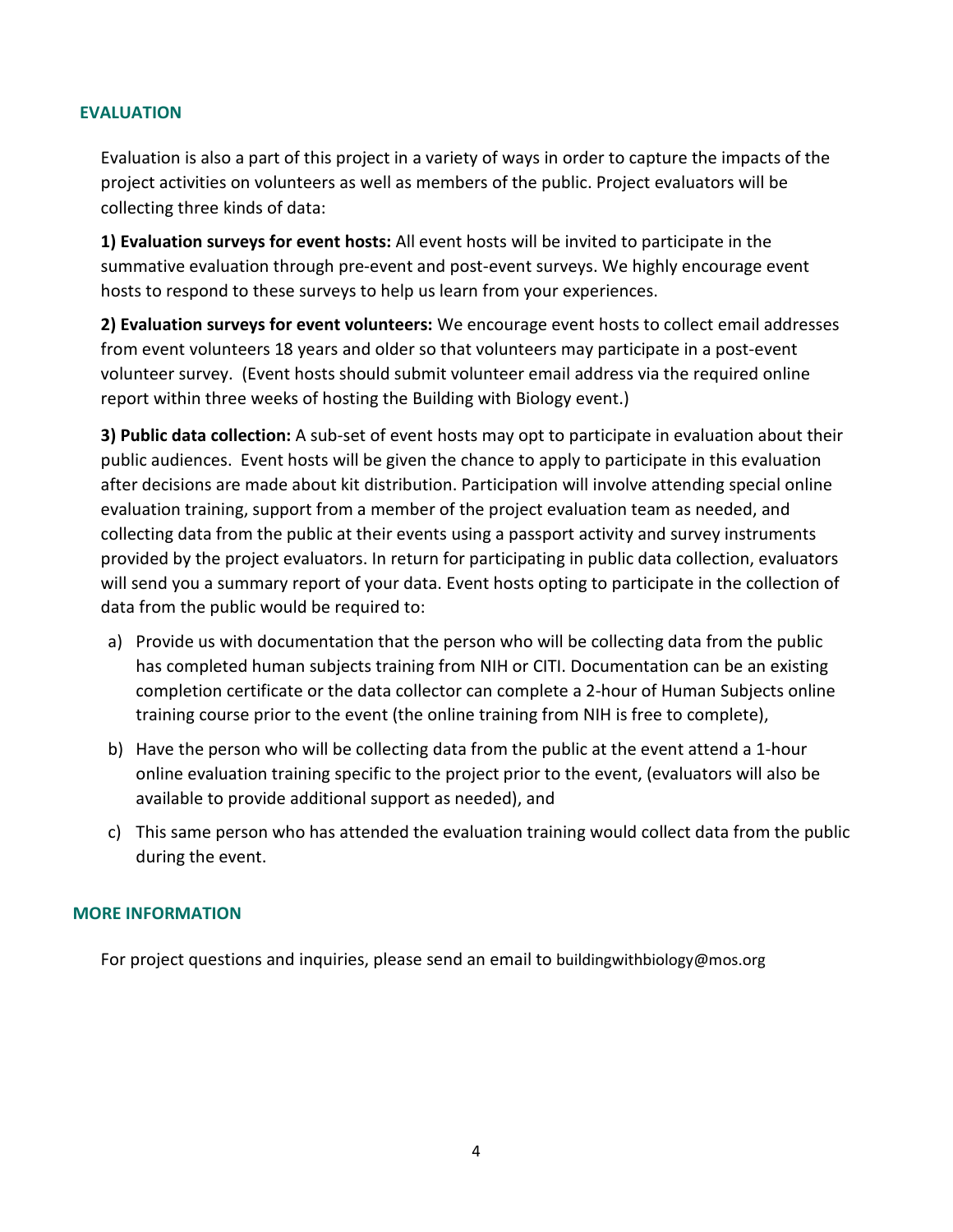# **HOW TO FIND A SCIENTIST IN YOUR AREA**

The project requires informal science education organizations (museums) to collaborate with scientists. Scientists may include professors and research staff from universities, iGEM team members, undergraduate and graduate students, and representatives from DIY Bio centers and industry.

Who you choose collaborate with is a **local** decision; but receipt of a physical kit does require collaboration between informal science education organizations (museums) and scientists. Building with Biology regional hub leaders will assist you in finding local collaborators in your geographic area. Kits will include training and orientation materials to help prepare your event volunteers and staff for conversations with the public about synthetic biology.

Here are a few suggestions for finding a scientist in your area:

- **Local colleges:** Many colleges and universities have synthetic biology scientists on staff. Some colleges have synthetic biology programs but you may often find people in this field located in a variety of departments including genetics, microbiology, molecular biology, biological engineering, and chemical engineering; once you connect with a faculty or staff member they can also suggest undergraduate and graduate students who could volunteer at your event
- **Professional societies with local chapters:** Below are a few examples:
	- o The **American Society for Biochemistry and Molecular Biology (ASBMB)** purpose is to advance the science of biochemistry and molecular biology; ASBMB has thousands of members in the United States; a list of student chapters is available here: http://www.asbmb.org/education/studentchapters/regions/ You can add your event here: http://www.asbmb.org/Outreach/Map/
	- o **Society for Biological Engineers** have several student chapters in the United State; a list of student chapters is available here: http://www.aiche.org/sbe/community/students/chapters
	- o **American Chemical Society (ACS)** has 185 local sections in the United States: http://webapps.acs.org/lslookup/ http://www.acs.org/content/acs/en/membership-and-networks/ls/websites.html
- **iGEM Teams**: The iGEM Foundation is dedicated to education and competition, advancement of synthetic biology, and the development of open community and collaboration. The iGEM Competition designed for college students studying synthetic biology; there are over 70 active iGEM teams located in the United States as well as many iGEM alumni: http://igem.org/Team\_List.cgi?year=2015
- **DIYBio spaces:** DIYBio spaces are a network of local community labs that provide opportunities and training for citizen scientists, do-it-yourself biologists and engineers, makers, and biohackers: http://diybio.org/local/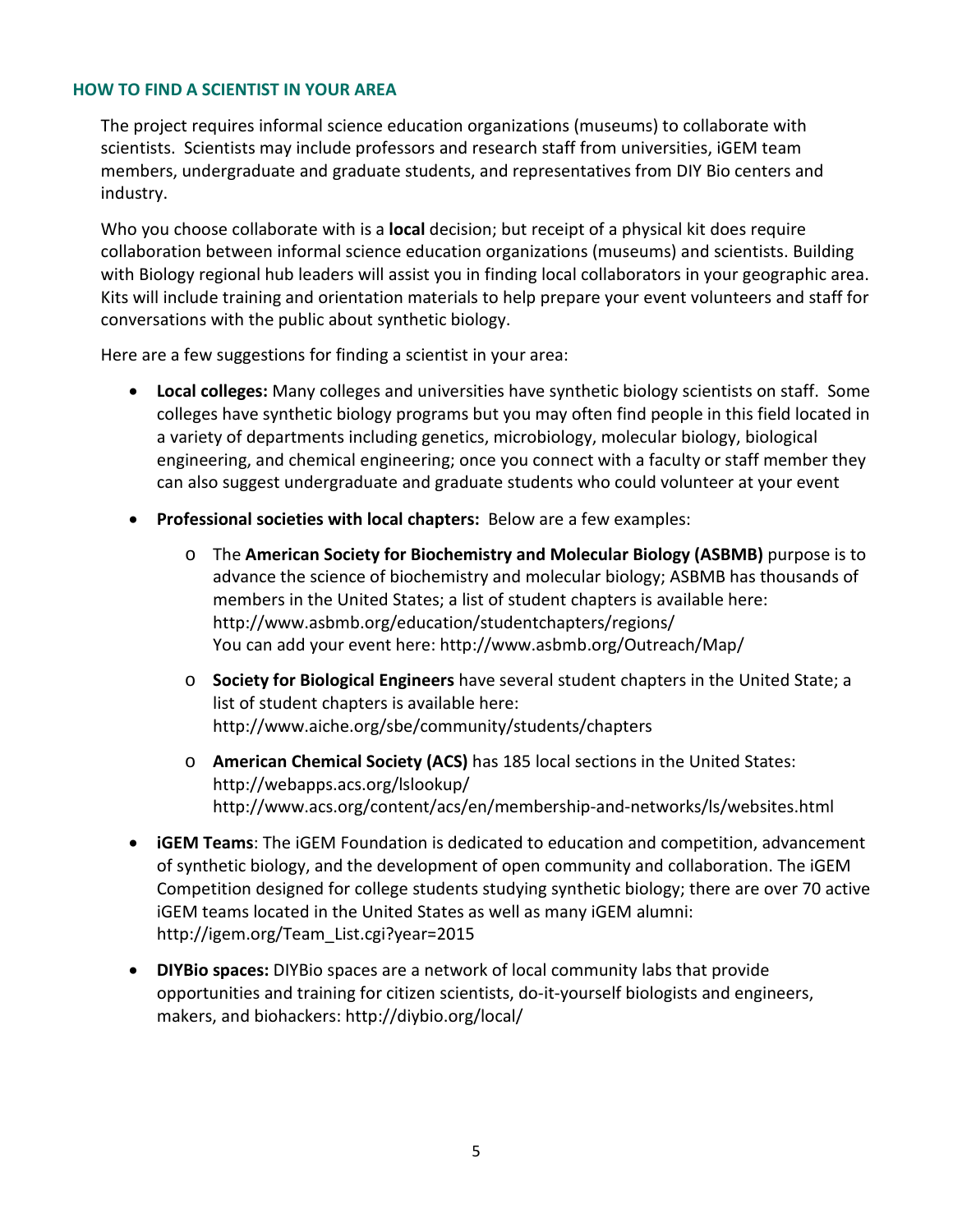# **HOW TO FIND A SCIENTIST IN YOUR AREA** *continued*

- **Industry representatives:**
	- o The Wilson Center has created an interactive map showing both public and private synthetic biology labs: http://www.synbioproject.org/sbmap/
	- $\circ$  Synberc is a multi-university research center established in 2006 with a grant from the National Science Foundation (NSF) to help lay the foundation for synthetic biology. Synberc's member companies come from all sectors of the biotechnology industry and range from startup to large multinational in size: http://www.synberc.org/industry/members

## **REGIONAL HUB LEADERS**

Building with Biology regional hub leaders will be able to help connect you with a scientist in your area; please contact the hub leader in your region and they can help connect you with someone in your area:

- o Mid-Atlantic: PA, NJ, MD, DC, DE, OH, and WV Jayatri Das, jdas@fi.edu, Franklin Institute, Philadelphia, PA, 215-448-1193
- o Northeast: NY, VT, NH, ME, RI, CT, and MA Ali Jackson, ajackson@sciencenter.org, Sciencenter, Ithaca, NY, 607-272-0600
- o Southeast, VA, NC, SC, KY, TN, LA, MS, AL, GA, FL, and Puerto Rico Brad Herring, bradh@ncmls.org, Museum of Life and Science, Durham, NC, 919-220-5429x360
- o West: AK, WA, OR, ID, MT, WY, CO, UT, and NM Tim Hecox, THecox@omsi.edu, Oregon Museum of Science and Industry, Portland, OR 503-797-4637
- o Midwest: ND, SD, NE, KS, MN, IA, MO, WI, IL, MI, and IN Christina Akers, cakers@smm.org, Science Museum of Minnesota, St. Paul, MN, 651-221-9434
- o South: TX, AR, and OK Kevin Velasquez, kvelasquez@cmhouston.org, Children's Museum of Houston, 713-535-7239
- o Southwest: CA, NV, AZ, and HI. Frank Kusiak, frank\_kusiak@berkeley.edu, Lawrence Hall of Science, Berkeley, CA, 510-642-3224